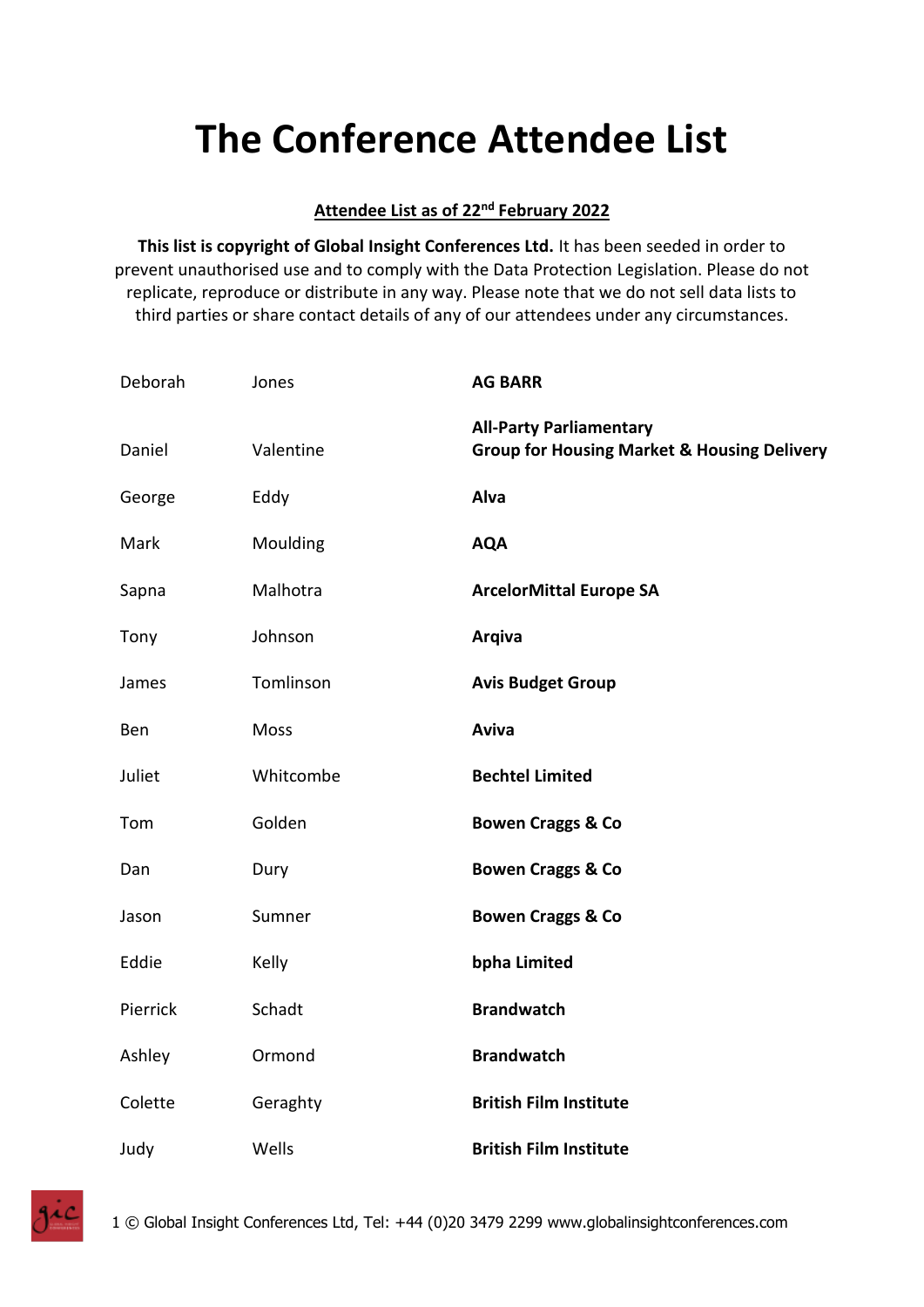| Richard     | Farnsworth               | <b>BT</b>                                            |
|-------------|--------------------------|------------------------------------------------------|
| Kholoud     | Redha AlFeeli            | <b>Burgan bank</b>                                   |
| Abigail     | Talbot                   | <b>Cancer Research UK</b>                            |
| Laura       | Pickering                | <b>Cancer Research UK</b>                            |
| Catherine   | von Altheer              | <b>Cancer Research UK</b>                            |
| Kim         | Ireland                  | <b>Cancer Research UK</b>                            |
| Ellie       | Rigolet                  | <b>Catena Media</b>                                  |
| Fiona       | Fieldhouse               | <b>Christie &amp; Co</b>                             |
| Lauren      | Heaton                   | <b>Circus Street</b>                                 |
| Julian      | Hunt                     | <b>Coca-Cola Europacific Partners</b>                |
| Zoe         | Scorer                   | <b>Conscious Communications</b>                      |
| Andy        | Napthine                 | <b>Cranswick PLC</b>                                 |
| Joanna      | Schild                   | <b>Delivery Hero SE</b>                              |
| Penny       | Mitchell                 | Department of Business, Energy & Industrial Strategy |
| Sandeep     | Dhillon                  | <b>DP World</b>                                      |
| <b>Nick</b> | Roberts                  | <b>English Football League</b>                       |
| Carla       | Gutierrez García-Panzano | <b>Exasol</b>                                        |
| Deborah     | Thomas                   | <b>Exasol</b>                                        |
| <b>Nick</b> | Jones                    | Experian                                             |
| Alistair    | Smith                    | EY                                                   |
| Sara        | Martinotti               | <b>Ferrero Group</b>                                 |
| Jonathan    | Bloom                    | <b>Galliard Homes</b>                                |
| Rochelle    | O'Hagan                  | Gather                                               |

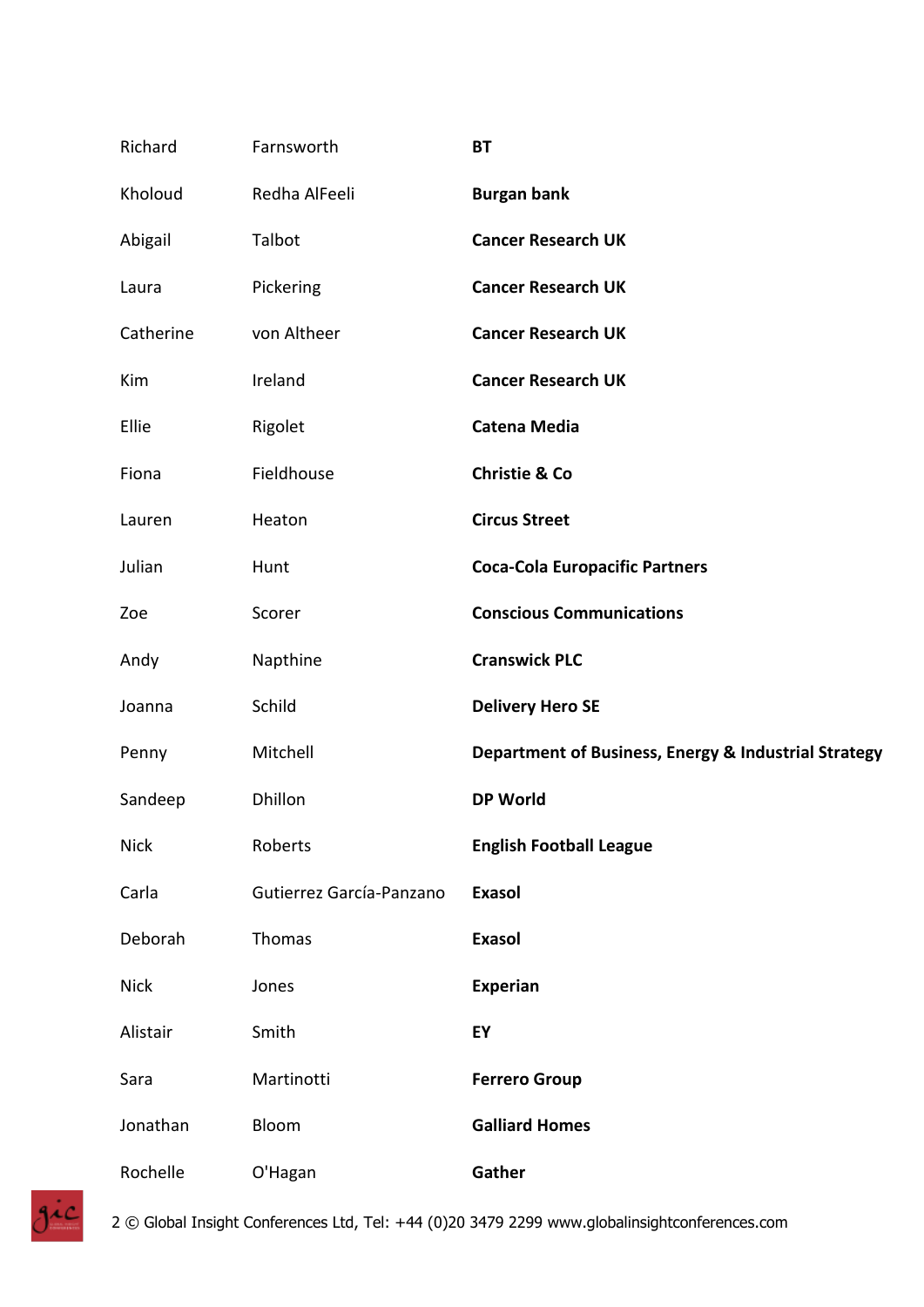| Nishma         | Patel            | <b>Gilead Sciences Europe Ltd</b> |
|----------------|------------------|-----------------------------------|
| Gary           | Cleland          | <b>Hanover Communications</b>     |
| Sarah          | Salter Nash      | <b>Hanover Communications</b>     |
| <b>Sotiris</b> | Anastasiadis     | <b>Hellenic Petroleum</b>         |
| Panagiotis     | Evangelides      | <b>Hellenic Petroleum Cyprus</b>  |
| Alexandra      | Hodges           | <b>Help for Heroes</b>            |
| Mike           | Scott            | <b>Hitachi Rail</b>               |
| Ploy           | Radford          | <b>Inspired Villages</b>          |
| Lucy           | Oman             | Investec                          |
| Sara           | Ivanovic Bozovic | Jugopetrol                        |
| Paul           | Wheeler          | <b>Kellogg Company</b>            |
| Michelle       | Wells            | <b>Keyloop</b>                    |
| Crystal        | Zhou             | Keyloop                           |
| Susie          | Smy              | Keyloop                           |
| Kerry          | Hale             | <b>Kohler Mira Ltd</b>            |
| Emma           | Foster           | <b>Kohler Mira Ltd</b>            |
| Keren          | <b>McCarron</b>  | <b>KP Snacks</b>                  |
| Adam           | Hall             | <b>LexisNexis</b>                 |
| Simon          | Gaunt            | <b>LexisNexis</b>                 |
| Charles        | Mason            | <b>LexisNexis</b>                 |
| Emma           | Crosby           | <b>LTA</b>                        |
| Andrew         | Hogan            | <b>LTA</b>                        |
| Ben            | Wiseman          | <b>LTA</b>                        |

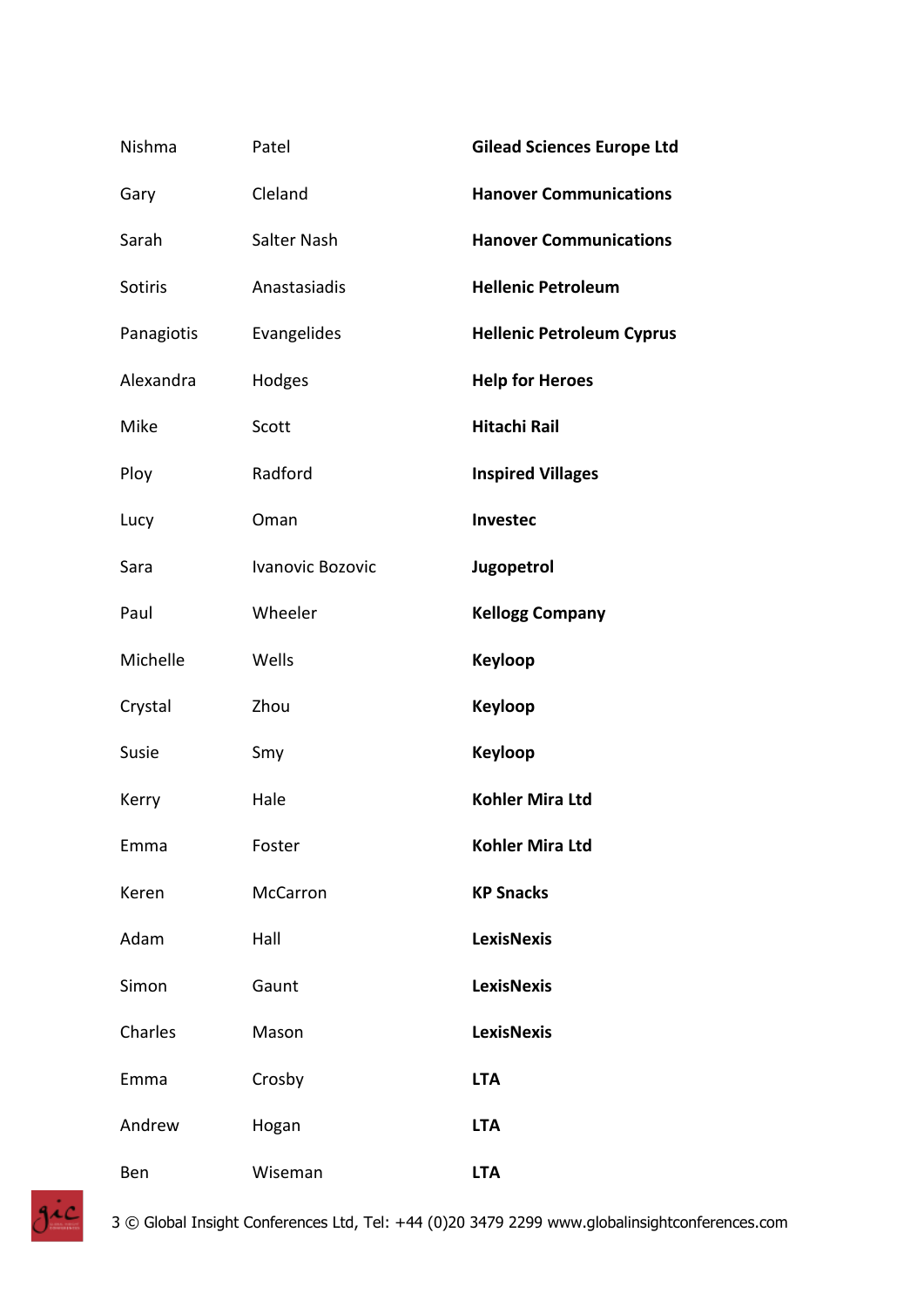| Amy         | Flatman         | <b>LTA</b>                   |
|-------------|-----------------|------------------------------|
| Seán        | McMahon         | <b>LumApps</b>               |
| Laila       | Adli            | <b>LumApps</b>               |
| Dan         | Brayshaw        | <b>LumApps</b>               |
| Giles       | Smith           | Media Zoo                    |
| Lewis       | Wilkins         | Media Zoo                    |
| Billy       | Bentley         | Media Zoo                    |
| Pete        | Ashcroft        | Media Zoo                    |
| Jess        | Smith           | <b>Meltwater</b>             |
| Wesley      | Mathew          | <b>Meltwater</b>             |
| Wesley      | Mathew          | <b>Meltwater</b>             |
| Chloe       | Couchman        | <b>Merlin Entertainments</b> |
| Sarah       | <b>Brown</b>    | <b>Merlin Entertainments</b> |
| Ann         | <b>Buchholz</b> | <b>Mondi Group</b>           |
| Dan         | Reddie          | <b>Mondi Group</b>           |
| Chris       | Gurney          | <b>Mondi Group</b>           |
| Kerry       | Cooper          | <b>Mondi Group</b>           |
| <b>Nick</b> | <b>Bishop</b>   | <b>NatWest Group</b>         |
| Greg        | Keane           | <b>NewsWhip</b>              |
| Josh        | Donnelly        | <b>NewsWhip</b>              |
| Paul        | Quigley         | <b>NewsWhip</b>              |
| Tony        | Finnegan        | <b>Ofcom</b>                 |
| Josh        | Cooper          | <b>Onclusive</b>             |

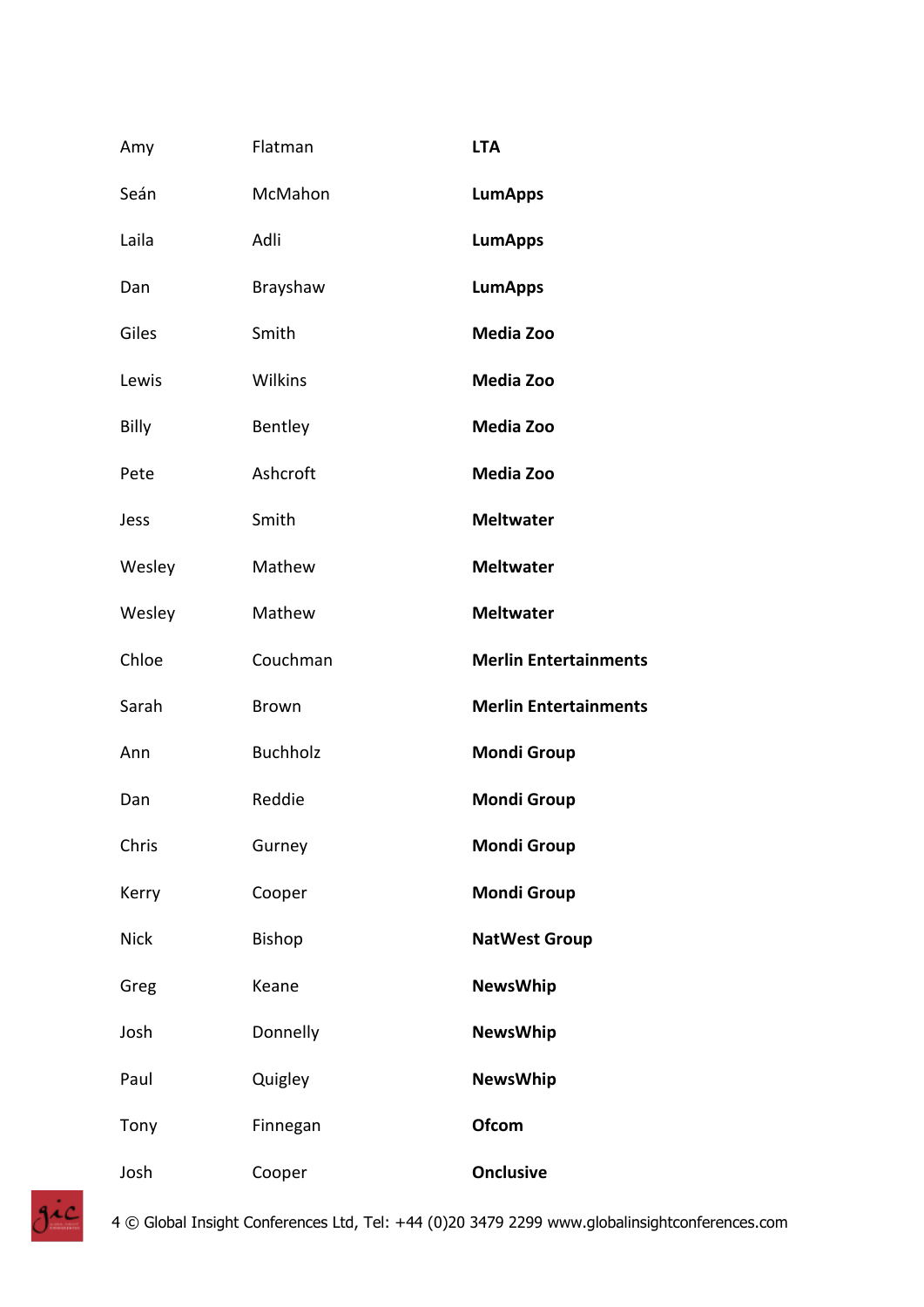| Michael   | Horsley        | <b>Onclusive</b>             |
|-----------|----------------|------------------------------|
| Jeff      | Perkins        | <b>Onclusive</b>             |
| John      | Humphreys      | <b>Philip Morris Limited</b> |
| Guillaume | Le Touzé       | PlayPlay                     |
| Andrea    | Riepe          | <b>Reckitt</b>               |
| Chris     | O'Brien        | <b>RSPCA</b>                 |
| Lucy      | Bailey         | <b>RSPCA</b>                 |
| Charlotte | <b>Nunes</b>   | <b>RVU (Uswitch)</b>         |
| Natasha   | Thomas         | <b>Sage</b>                  |
| Sally     | Moore          | <b>Sage</b>                  |
| Miriam    | McGilvray      | <b>Saïd Business School</b>  |
| Miriam    | McGilvray      | <b>Saïd Business School</b>  |
| Lauren    | OHara          | <b>Salesforce</b>            |
| Sophie    | Whitwell       | <b>Schroders</b>             |
| Dan       | <b>Barley</b>  | <b>Schroders</b>             |
| Natasha   | Power          | <b>Schroders</b>             |
| Denis     | Kerby          | <b>SGN</b>                   |
| Sarah     | <b>Bradley</b> | <b>Shell</b>                 |
| Louis     | Morin          | <b>Signal AI</b>             |
| Joanne    | Smith          | <b>Signal AI</b>             |
| Peter     | Read           | <b>Signal AI</b>             |
| Jacob     | Flaxman        | <b>Signal AI</b>             |
| Hannah    | Hodges         | <b>Signal AI</b>             |

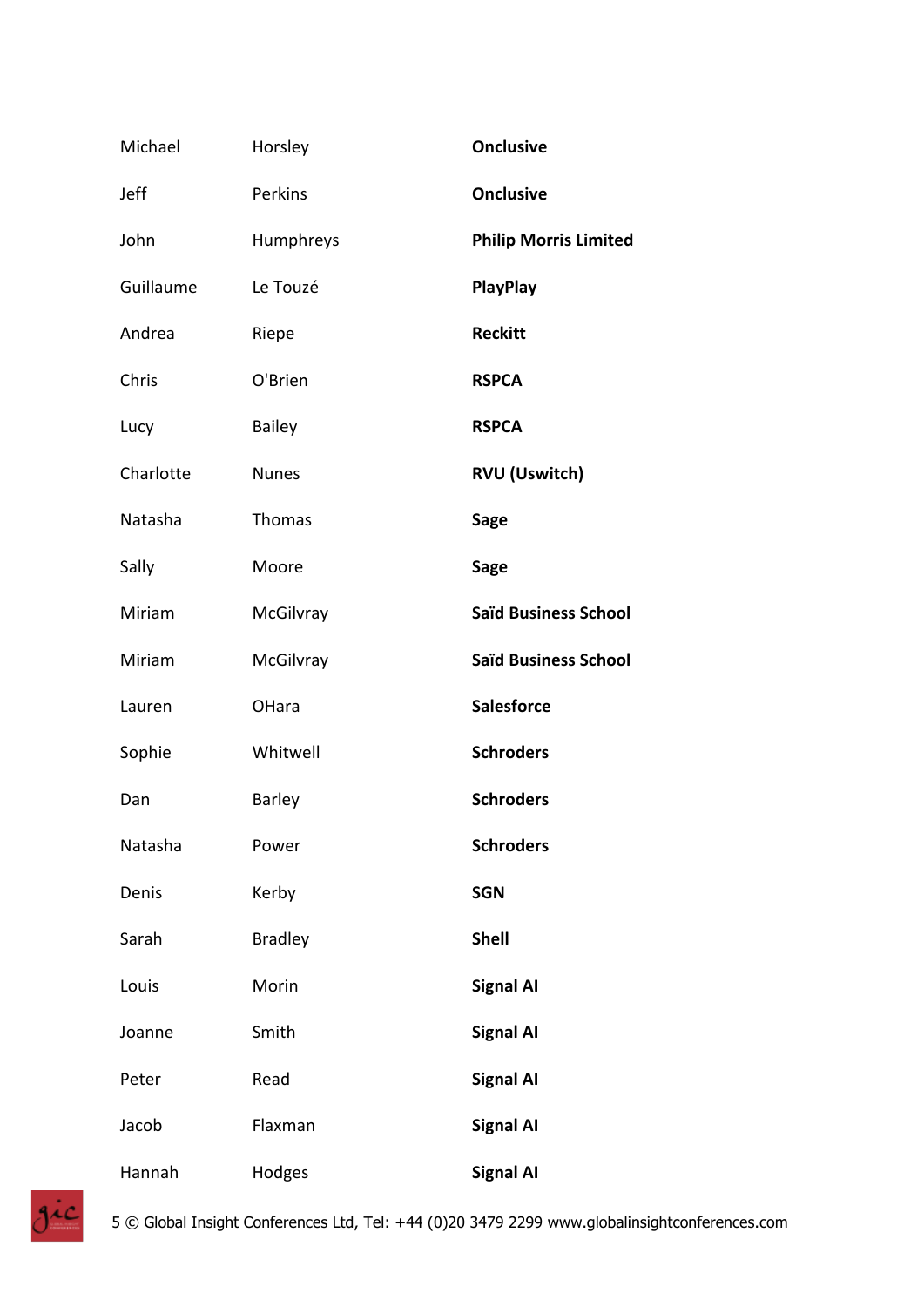| John      | <b>Brock</b>   | <b>Signal AI</b>                           |
|-----------|----------------|--------------------------------------------|
| David     | Benigson       | <b>Signal AI</b>                           |
| Bonny     | Dellow         | <b>Simply Business</b>                     |
| Pegah     | Mohebbi        | <b>Simply Business</b>                     |
| Stephanie | <b>Boyle</b>   | <b>Skyscanner</b>                          |
| Roy       | <b>Beale</b>   | <b>St. James's Place Wealth Management</b> |
| Barry     | <b>Neville</b> | <b>Standard Chartered Bank</b>             |
| Alexandra | Frean          | <b>Starling Bank</b>                       |
| Joan      | O'Connor       | <b>Subway</b>                              |
| Janine    | Mitchell       | The Guide Dogs for the Blind Association   |
| Charlotte | Speedy         | The Guide Dogs for the Blind Association   |
| Carly     | O'Donnell      | <b>The Royal Mint</b>                      |
| George    | Robinson       | <b>Trainline</b>                           |
| Kirsty    | Walker         | <b>UCL</b>                                 |
| Trishma   | Vadoila        | <b>UK Finance</b>                          |
| Giles     | Mason          | <b>UK Finance</b>                          |
| Martin    | McDevitt       | <b>UK Finance</b>                          |
| Soufia    | El Khellaf     | <b>UK Finance</b>                          |
| Helen     | Loveless       | <b>UK Finance</b>                          |
| Lesley    | Woods          | <b>UK Ministry of Defence</b>              |
| Tamara    | Pickett        | <b>Virgin Group</b>                        |
| Nicola    | Green          | <b>Virgin Media O2</b>                     |
| Omkar     | Khot           | <b>Vuelio</b>                              |